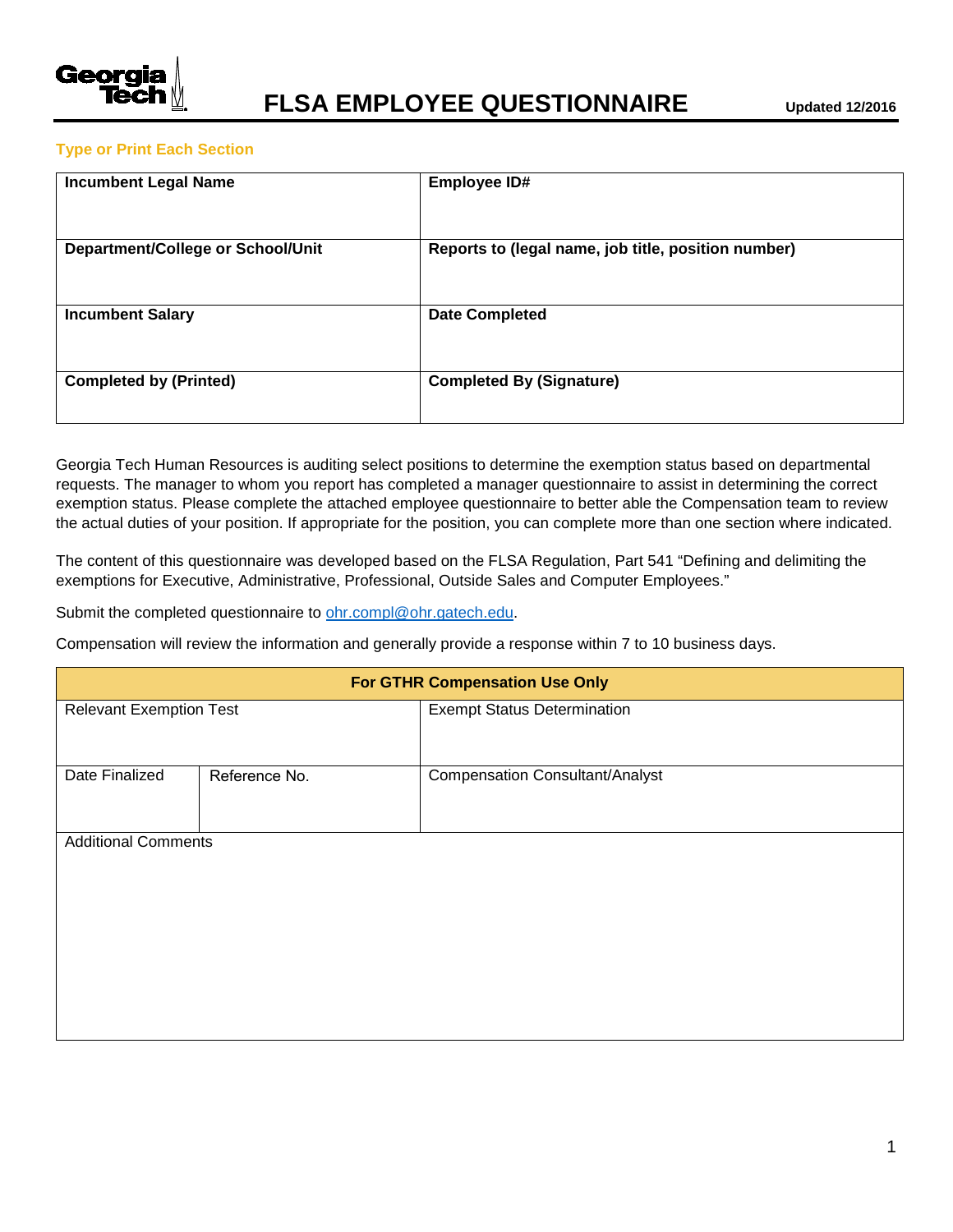

## **Job Purpose**

1. How does this position fit into your department's overall operation?

2. Which major duties take up the most amount of time? Please indicate the percentages of time for each major responsibility.

| Major Responsibility                                                       | Percentage |
|----------------------------------------------------------------------------|------------|
|                                                                            |            |
|                                                                            |            |
|                                                                            |            |
|                                                                            |            |
|                                                                            |            |
|                                                                            |            |
|                                                                            |            |
|                                                                            |            |
|                                                                            |            |
|                                                                            |            |
|                                                                            |            |
|                                                                            |            |
|                                                                            |            |
|                                                                            |            |
|                                                                            |            |
|                                                                            |            |
| What are the most difficult duties of your position? Please explain.<br>3. |            |
|                                                                            |            |
|                                                                            |            |
|                                                                            |            |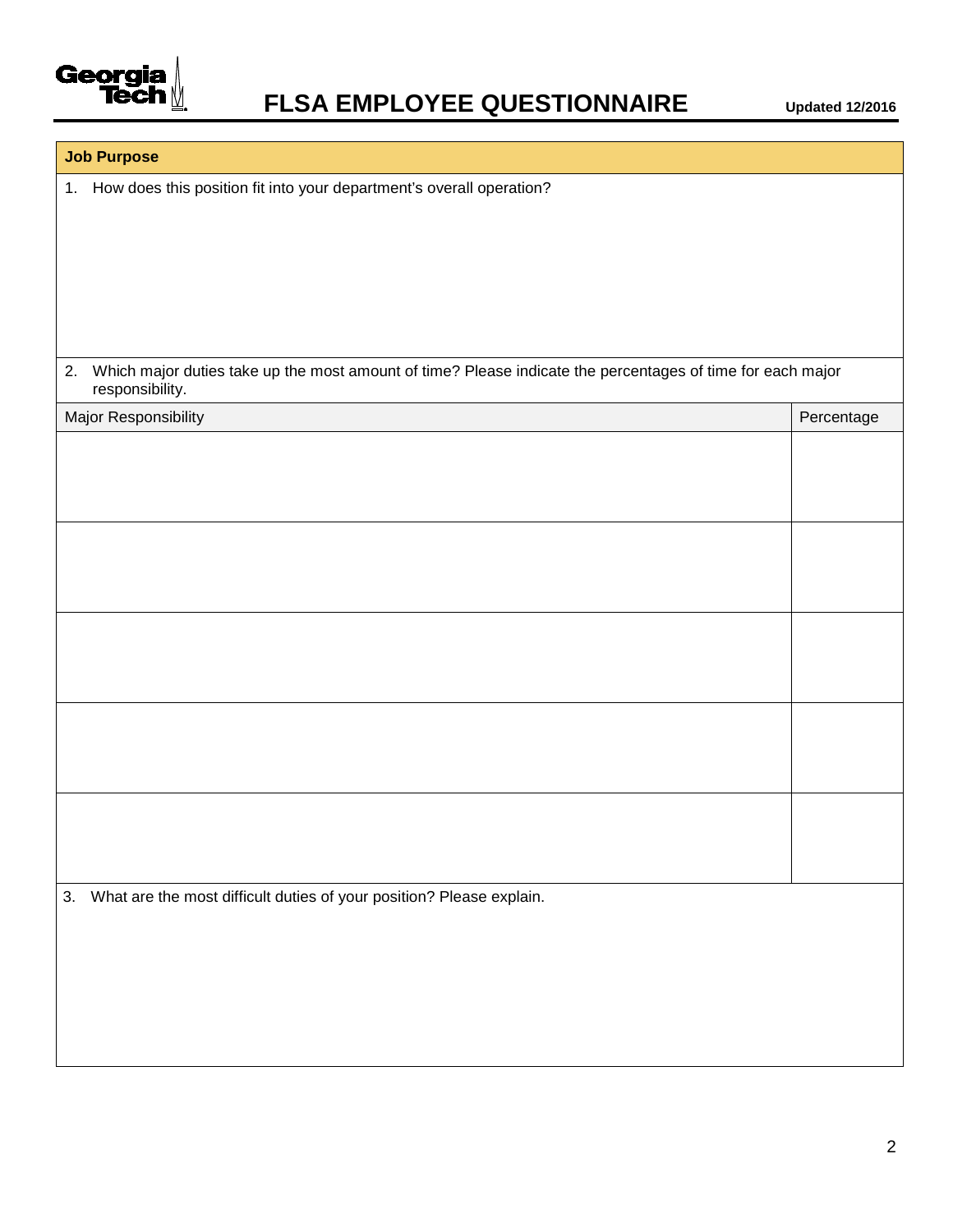

## **Supervision**

4. Which staff positions do you regularly provide instruction or direction? (Please use PeopleSoft titles)

5. Do you perform the performance evaluation or provide input only?

6. Do you make recommendations regarding hiring, terminations, and salary, or do you have the final say?

## **Guidance**

7. Which written guidelines do you refer to in your work?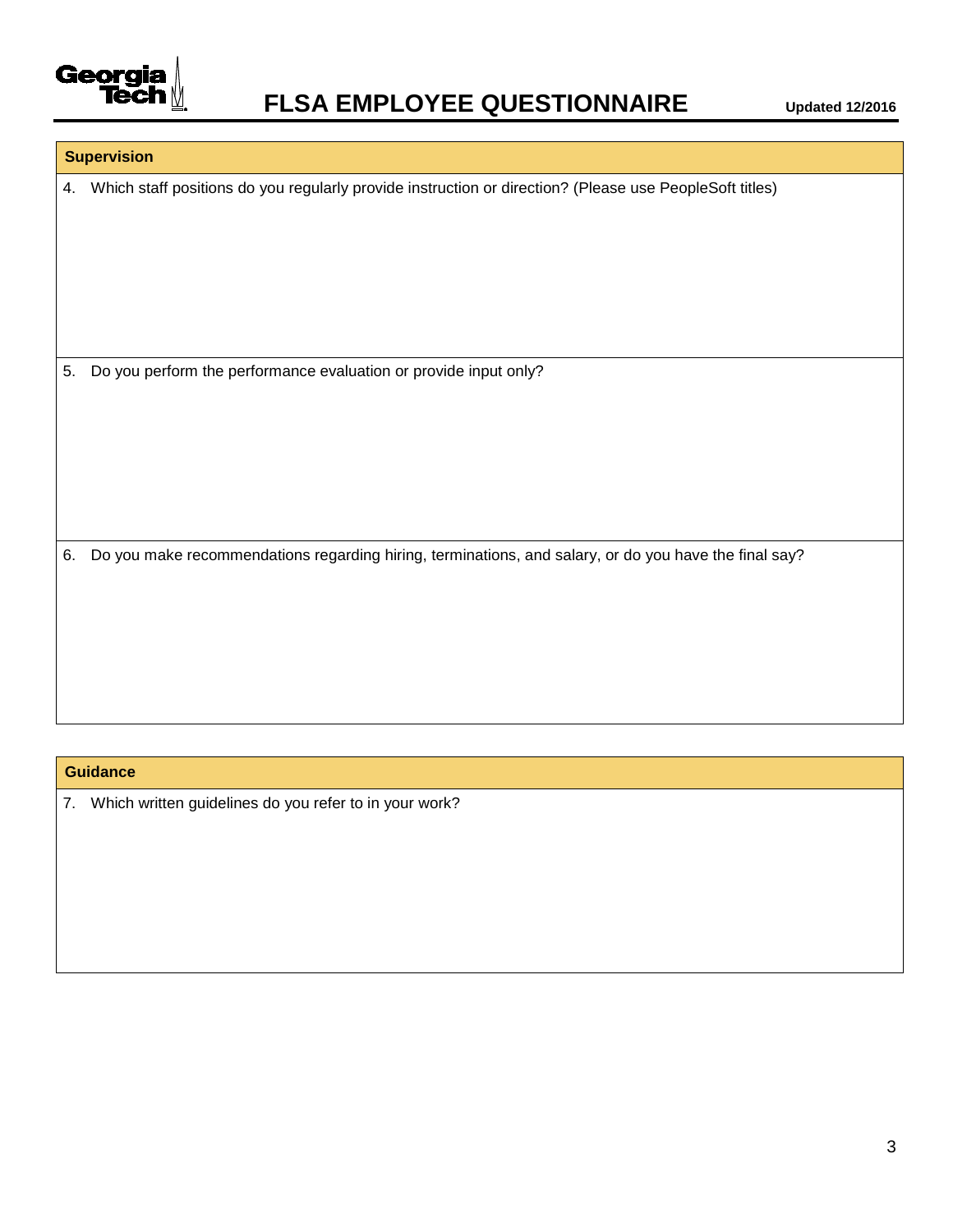

8. How is your work reviewed? By whom?

9. Give examples of decisions you consistently make without approval or review.

10. How is work assigned to your position? To what extent do you have authority to determine what is to be done and when?

#### **Responsibilities**

11. Do your duties directly or indirectly include the development of departmental or Institute policy and procedures (Y/N)? If yes, give examples.

12. Do you play a role in strategic planning for your department (Y/N)? If yes, please describe.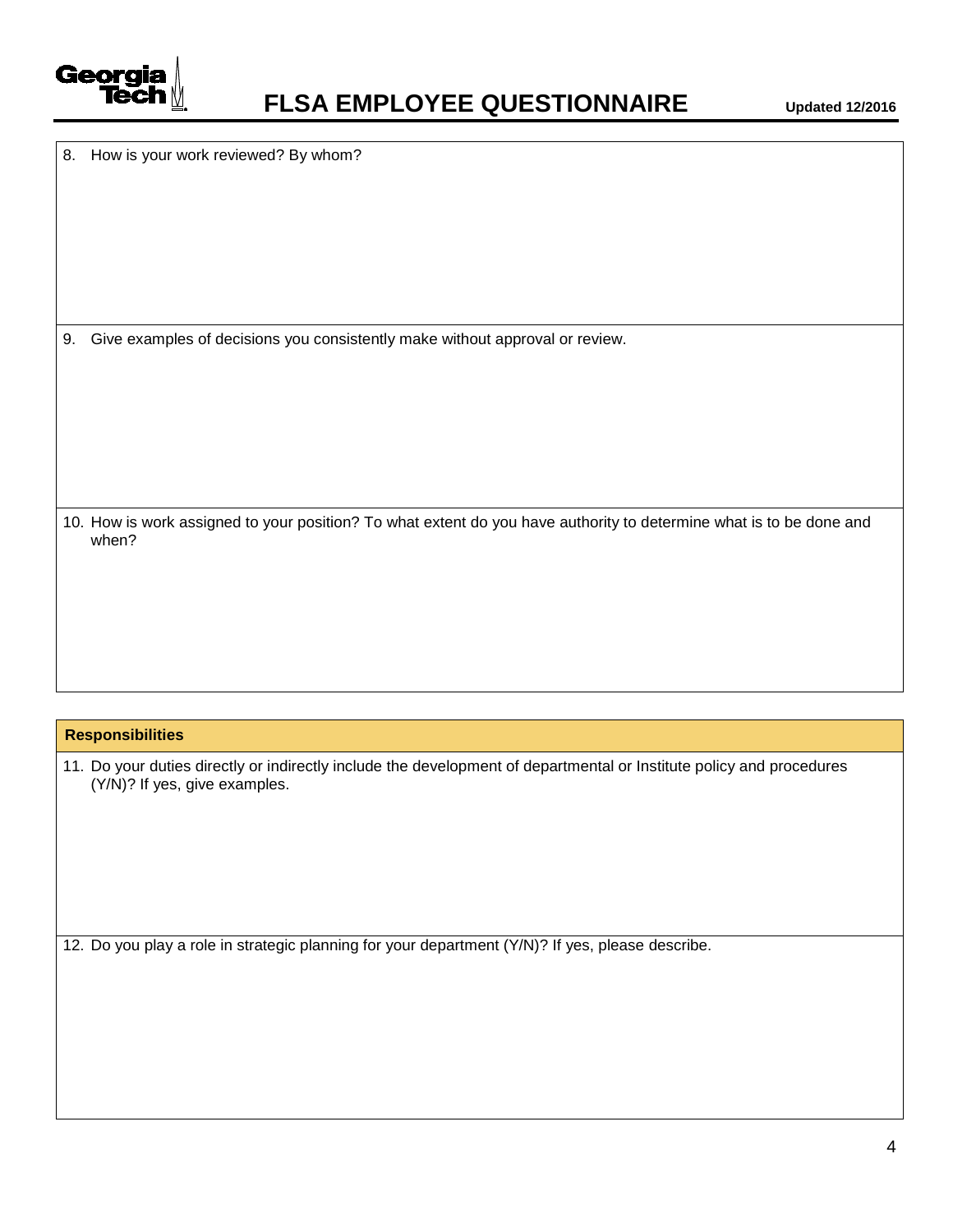

## **FLSA EMPLOYEE QUESTIONNAIRE Updated 12/2016**

|  |  |  |  | 13. Do you provide consultation or expert advice to management (Y/N)? If yes, provide examples. |
|--|--|--|--|-------------------------------------------------------------------------------------------------|
|  |  |  |  |                                                                                                 |

14. Provide examples of decisions and problems you solve consistently.

15. Is your position a computer systems analyst, computer programmer, software engineer, or other similarly skilled worker in the computer field (Y/N)? If yes, please answer the following the following additional questions.

#### **Computer Exemption Questionnaire**

16. Are you involved in the design, development, documentation, analysis, creation, testing, or modification of computer systems or programs, including prototypes, based on and related to user or system design specifications (Y/N)? If yes, please provide a detailed example.